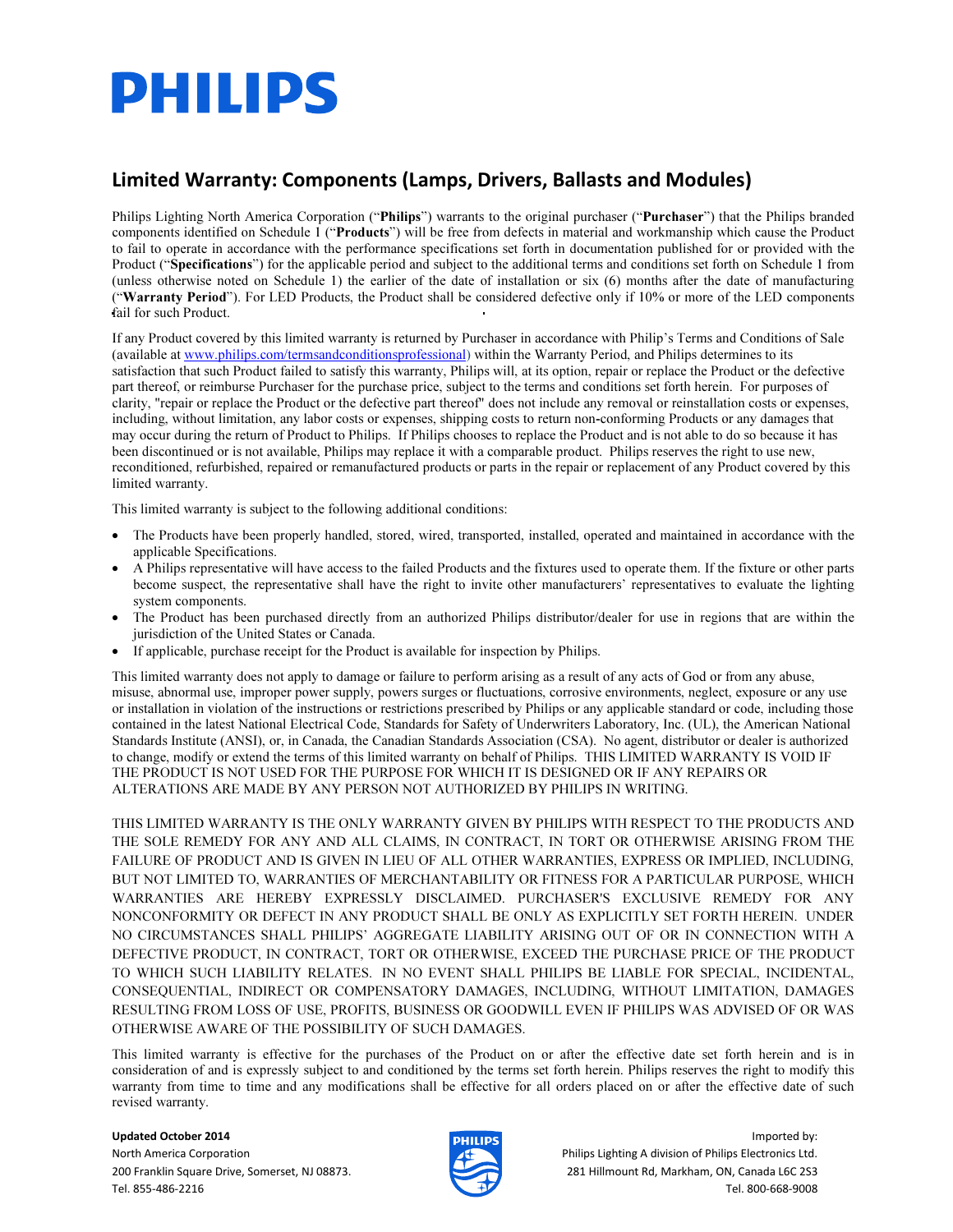## Limited Warranty: Components (Lamps, Drivers, Ballasts and Modules)

#### Schedule 1 (page 1 of 3)

|                                   | All Philips components not otherwise described below shall have the warranty period identified on the product packaging or, if no warranty period is<br>identified, a warranty period of 1 year.                                                                                                                                                                                                        |                                |
|-----------------------------------|---------------------------------------------------------------------------------------------------------------------------------------------------------------------------------------------------------------------------------------------------------------------------------------------------------------------------------------------------------------------------------------------------------|--------------------------------|
| <b>LED</b>                        |                                                                                                                                                                                                                                                                                                                                                                                                         |                                |
| Lamps                             | InstantFit                                                                                                                                                                                                                                                                                                                                                                                              | $5$ years <sup>1</sup>         |
|                                   | Bulb (A-Shape)                                                                                                                                                                                                                                                                                                                                                                                          | $3 \text{ years}^1$            |
|                                   | Reflectors (PAR/BR)                                                                                                                                                                                                                                                                                                                                                                                     | $5$ years <sup>1</sup>         |
|                                   | Small Spots (MR/GU10)                                                                                                                                                                                                                                                                                                                                                                                   | $3 \text{ years}^1$            |
|                                   | Decorative (Candles)                                                                                                                                                                                                                                                                                                                                                                                    | $3 \text{ years}^1$            |
|                                   | Linear (T8 LED)                                                                                                                                                                                                                                                                                                                                                                                         | $5 \overline{\text{ years}}^1$ |
|                                   |                                                                                                                                                                                                                                                                                                                                                                                                         |                                |
| Drivers                           | Xitanium LED Drivers (case temp. within limits on data sheet)                                                                                                                                                                                                                                                                                                                                           | $5 \text{ years}^2$            |
|                                   | EvoKit                                                                                                                                                                                                                                                                                                                                                                                                  | $5 \text{ years}^2$            |
| Modules                           |                                                                                                                                                                                                                                                                                                                                                                                                         |                                |
|                                   | Fortimo LED Line Low Voltage Systems                                                                                                                                                                                                                                                                                                                                                                    | 5 years <sup>2</sup>           |
|                                   | Fortimo LED Downlight Module System                                                                                                                                                                                                                                                                                                                                                                     | $\overline{5 \text{ years}}^2$ |
|                                   | Fortimo LED Spotlight Module System                                                                                                                                                                                                                                                                                                                                                                     | $5 \text{ years}^2$            |
|                                   | Fortimo LED Twistable Downlight Module Gen 2 System                                                                                                                                                                                                                                                                                                                                                     | $3 \text{ years}^2$            |
|                                   | Lexel Downlight Module System                                                                                                                                                                                                                                                                                                                                                                           | $3 \text{ years}^2$            |
|                                   | Philips Fortimo Led High Brightness Module (HBMt) System                                                                                                                                                                                                                                                                                                                                                | 5 years <sup>2</sup>           |
|                                   | IntaGrade Display Lighting                                                                                                                                                                                                                                                                                                                                                                              | 5 years <sup>2</sup>           |
|                                   | <b>PrimeSet Display Lighting</b>                                                                                                                                                                                                                                                                                                                                                                        | $5 \text{ years}^2$            |
| <b>Special Conditions for LED</b> |                                                                                                                                                                                                                                                                                                                                                                                                         |                                |
|                                   | <sup>1</sup> Warranty Period based on lamp operation of 12 hours per day, 365 days per year                                                                                                                                                                                                                                                                                                             |                                |
|                                   | <sup>2</sup> Warranty Period commences on the date of manufacturing                                                                                                                                                                                                                                                                                                                                     |                                |
|                                   |                                                                                                                                                                                                                                                                                                                                                                                                         |                                |
| <b>HID</b>                        |                                                                                                                                                                                                                                                                                                                                                                                                         |                                |
| Lamps                             | <b>AllStart Lamps</b>                                                                                                                                                                                                                                                                                                                                                                                   | $2 \text{ years}^1$            |
|                                   | AllStart Long Life Lamp                                                                                                                                                                                                                                                                                                                                                                                 | $3 \text{ years}^1$            |
|                                   | CosmoWhite Lamps                                                                                                                                                                                                                                                                                                                                                                                        | $2 \text{ years}^1$            |
|                                   | Low Pressure Sodium (SOX) Lamps                                                                                                                                                                                                                                                                                                                                                                         | $1$ year <sup>1</sup>          |
|                                   | Quartz Metal Halide (excluding MH1500) Lamps                                                                                                                                                                                                                                                                                                                                                            | 1 $year2$                      |
|                                   | <b>CDM</b> Elite                                                                                                                                                                                                                                                                                                                                                                                        | $18$ months <sup>2</sup>       |
|                                   | High Pressure Sodium - Standard Life                                                                                                                                                                                                                                                                                                                                                                    | $3 \text{ years}^{23}$         |
|                                   | High Pressure Sodium - Dual Arc/Instant Restrike                                                                                                                                                                                                                                                                                                                                                        | $5 \text{ years}^2$            |
|                                   | High Pressure Sodium - Non-cycling                                                                                                                                                                                                                                                                                                                                                                      | $4$ years <sup>24</sup>        |
|                                   | MasterColor Elite MediumWattage                                                                                                                                                                                                                                                                                                                                                                         | $2$ years <sup>1</sup>         |
|                                   |                                                                                                                                                                                                                                                                                                                                                                                                         |                                |
| <b>Ballasts</b>                   | Magnetic High Intensity Discharge (HID)                                                                                                                                                                                                                                                                                                                                                                 | $2 \text{ years}^5$            |
|                                   | e-Vision Electronic HID (case temp. between the maximum rating marked on the ballast and 9°C                                                                                                                                                                                                                                                                                                            |                                |
|                                   | below such maximum rating)                                                                                                                                                                                                                                                                                                                                                                              | $3 \text{ years}^5$            |
|                                   | CosmoPolis Electronic HID (case temp. no higher than the maximum rating marked on the<br>ballast)                                                                                                                                                                                                                                                                                                       | $5 \text{ years}^5$            |
|                                   | e-Vision Electronic HID (case temp at least 10°C below the maximum rating marked on the                                                                                                                                                                                                                                                                                                                 |                                |
|                                   | ballast)                                                                                                                                                                                                                                                                                                                                                                                                | $5$ years <sup>5</sup>         |
|                                   | <b>Special Conditions for HID Components</b>                                                                                                                                                                                                                                                                                                                                                            |                                |
|                                   | <sup>1</sup> Warranty Period based on a maximum operation of 4000 hours per year                                                                                                                                                                                                                                                                                                                        |                                |
|                                   | <sup>2</sup> Warranty Period based on a maximum operation of 4500 hours per year                                                                                                                                                                                                                                                                                                                        |                                |
|                                   | <sup>3</sup> In the event of Product failure during the Warranty Period, such Product shall be replaced as follows: (i) 2 for 1 failed lamp replacement if failure occurs<br>during the first year; (ii) 1 for 1 failed lamp replacement if failure occurs during the second year; and (iii) 1 for 2 failed lamp replacement if failure occurs<br>during the final year of the Warranty Period          |                                |
|                                   | <sup>4</sup> In the event of Product failure during the Warranty Period, such Product shall be replaced as follows: (i) 2 for 1 failed lamp replacement if failure occurs during<br>the first year; (ii) 1 for 1 failed lamp replacement if failure occurs during the second year; and (iii) 1 for 2 failed lamp replacement if failure occurs during the<br>third or final year of the Warranty Period |                                |
|                                   | <sup>5</sup> Warranty Period commences on the date of manufacturing                                                                                                                                                                                                                                                                                                                                     |                                |
| <b>Updated October 2014</b>       | <b>PHILIPS</b>                                                                                                                                                                                                                                                                                                                                                                                          | Imported by:                   |

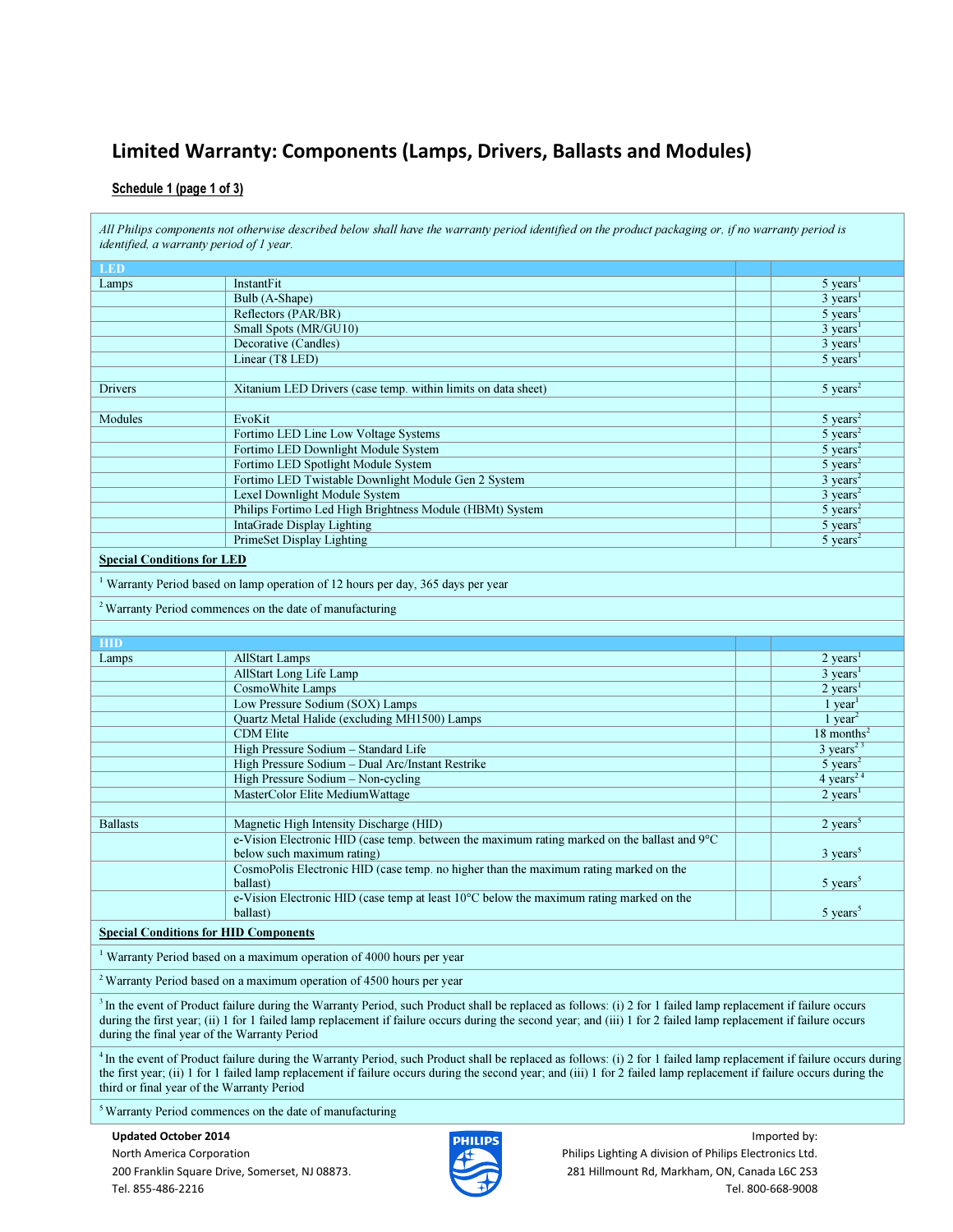#### Limited Warranty: Components (Lamps, Drivers, Ballasts and Modules)

Schedule 1 (page 2 of 3)

| <b>LINEAR FLUORESCENT</b>                                                                                                                                                                                                                                                                |                                                                                                                                                                 |                                |  |  |
|------------------------------------------------------------------------------------------------------------------------------------------------------------------------------------------------------------------------------------------------------------------------------------------|-----------------------------------------------------------------------------------------------------------------------------------------------------------------|--------------------------------|--|--|
| Lamps                                                                                                                                                                                                                                                                                    | T5 standard and high output (14w, 21w, 28w, 35w, 24w, 39w, & 54w)                                                                                               | $30/36$ months <sup>2</sup>    |  |  |
|                                                                                                                                                                                                                                                                                          | T5 Energy Advantage $(25w \& 49w - \text{including analgam lamp})$                                                                                              | $36/42$ months <sup>2</sup>    |  |  |
|                                                                                                                                                                                                                                                                                          | T5 Extra Energy Advantage (44w)                                                                                                                                 | $42/48$ months <sup>2</sup>    |  |  |
|                                                                                                                                                                                                                                                                                          | T5 Extra Long Life (XLL) lamps                                                                                                                                  | $48/72$ months <sup>2</sup>    |  |  |
|                                                                                                                                                                                                                                                                                          | T5 Lamps used on programmed start ballasts with sensors (set to 15 minutes minimum on time)                                                                     | $2 \text{ years}^2$            |  |  |
|                                                                                                                                                                                                                                                                                          | T8 700, HL700 & 800 Series                                                                                                                                      | $30/30$ months <sup>1</sup>    |  |  |
|                                                                                                                                                                                                                                                                                          | Advantage T8 32W High Lumen                                                                                                                                     | $30/30$ months <sup>1</sup>    |  |  |
|                                                                                                                                                                                                                                                                                          | <b>Plus T8 32W</b>                                                                                                                                              | $36/42$ months <sup>1</sup>    |  |  |
|                                                                                                                                                                                                                                                                                          | T8 Energy Advantage & Value Energy Advantage 25W & 28W                                                                                                          | $36/42$ months <sup>1</sup>    |  |  |
|                                                                                                                                                                                                                                                                                          | Energy Advantage T8 25W XLL, 28W XLL & 32W Extra Long Life (XLL)                                                                                                | $42/48$ months <sup>1</sup>    |  |  |
|                                                                                                                                                                                                                                                                                          | 32W Twice the Life T8 (2XL)                                                                                                                                     | $42/48$ months <sup>1</sup>    |  |  |
|                                                                                                                                                                                                                                                                                          | Energy Advantage T8 25W 2XL & 28W 2XL Twice the Life (2XL)                                                                                                      | $48/60$ months <sup>1</sup>    |  |  |
|                                                                                                                                                                                                                                                                                          | T8 700 & 800 Series                                                                                                                                             | $30/36$ months <sup>2</sup>    |  |  |
|                                                                                                                                                                                                                                                                                          | Advantage T8 32W High Lumen                                                                                                                                     | $36/36$ months <sup>2</sup>    |  |  |
|                                                                                                                                                                                                                                                                                          | <b>Plus T8 32W</b>                                                                                                                                              | $42/48$ months <sup>2</sup>    |  |  |
|                                                                                                                                                                                                                                                                                          | T8 Energy Advantage & Value Energy Advantage 25W and 28W                                                                                                        | $48/54$ months <sup>2</sup>    |  |  |
|                                                                                                                                                                                                                                                                                          | Energy Advantage T8 25W XLL, 28W XLL & 32W Extra Long Life (XLL)                                                                                                | $48/60$ months <sup>2</sup>    |  |  |
|                                                                                                                                                                                                                                                                                          | 32W Twice the Life T8 (2XL)                                                                                                                                     | $48/72$ months <sup>2</sup>    |  |  |
|                                                                                                                                                                                                                                                                                          | Energy Advantage T8 25W 2XL & 28W 2XL Twice the Life (2XL)                                                                                                      | $60/84$ months <sup>2</sup>    |  |  |
|                                                                                                                                                                                                                                                                                          | T8 700 & 800 Series & Advantage T8 32W High Lumen                                                                                                               | $18$ months <sup>3</sup>       |  |  |
|                                                                                                                                                                                                                                                                                          | Plus T8 32W, T8 Energy Advantage & Value Energy Advantage 25W&28W                                                                                               | $2 \text{ years}^3$            |  |  |
|                                                                                                                                                                                                                                                                                          | Energy Advantage T8 25W XLL, 28W XLL, 32W Extra Long Life (XLL), 32W Twice the Life T8                                                                          |                                |  |  |
|                                                                                                                                                                                                                                                                                          | (2XL)                                                                                                                                                           | $30$ months <sup>3</sup>       |  |  |
|                                                                                                                                                                                                                                                                                          | Energy Advantage T8 25W 2XL & 28W 2XL Twice the Life (2XL)                                                                                                      | $36$ months <sup>3</sup>       |  |  |
|                                                                                                                                                                                                                                                                                          | T5 Circline (TL5)                                                                                                                                               | 1 year                         |  |  |
|                                                                                                                                                                                                                                                                                          | T12 Lamps                                                                                                                                                       | 1 year                         |  |  |
|                                                                                                                                                                                                                                                                                          |                                                                                                                                                                 |                                |  |  |
| <b>Ballasts</b>                                                                                                                                                                                                                                                                          | <b>Magnetic Fluorescent</b>                                                                                                                                     | $2$ years <sup>4</sup>         |  |  |
|                                                                                                                                                                                                                                                                                          | AmbiStar Electronic (case temp. 65°C or less)                                                                                                                   | $2 \text{ years}^4$            |  |  |
|                                                                                                                                                                                                                                                                                          |                                                                                                                                                                 |                                |  |  |
|                                                                                                                                                                                                                                                                                          | Centium Electronic 90C (case temp. between 71°C and 90°C)                                                                                                       | $3 \text{ years}^4$            |  |  |
|                                                                                                                                                                                                                                                                                          | Optanium Electronic 90C (case temp. between 71°C and 90°C)                                                                                                      | $3 \text{ years}^4$            |  |  |
|                                                                                                                                                                                                                                                                                          | Optanium Electronic T5/HO (case temp. between 71°C and 90°C)                                                                                                    | $3 \text{ years}^4$            |  |  |
|                                                                                                                                                                                                                                                                                          | signPRO Electronic Sign (case temp. 90°C or less)                                                                                                               | $3 \text{ years}^4$            |  |  |
|                                                                                                                                                                                                                                                                                          | SmartMate Compact Fluorescent (case temp. between 76°C and 85°C)                                                                                                | $3 \overline{\text{ years}}^4$ |  |  |
|                                                                                                                                                                                                                                                                                          |                                                                                                                                                                 |                                |  |  |
|                                                                                                                                                                                                                                                                                          | Centium Electronic (case temp. 70°C or less)                                                                                                                    | $5$ years <sup>4</sup>         |  |  |
|                                                                                                                                                                                                                                                                                          | Centium Electronic 90C (case temp. 70°C or less)                                                                                                                | $5$ years <sup>4</sup>         |  |  |
|                                                                                                                                                                                                                                                                                          | Mark 7 0-10V Electronic Dimming (case temp. 70°C or less)                                                                                                       | $5$ years <sup>4</sup>         |  |  |
|                                                                                                                                                                                                                                                                                          | Mark 10 Powerline Electronic Dimming (case temp 70°C or less)                                                                                                   | $5$ years <sup>4</sup>         |  |  |
|                                                                                                                                                                                                                                                                                          | Optanium Electronic (case temp. 70°C or less)                                                                                                                   | $5$ years <sup>4</sup>         |  |  |
|                                                                                                                                                                                                                                                                                          | Optanium Electronic 90C (case temp. 70°C or less)                                                                                                               | $5 \overline{\text{ years}}^4$ |  |  |
|                                                                                                                                                                                                                                                                                          | Optanium Electronic T5/HO (case temp. 70°C or less)                                                                                                             | $5$ years <sup>4</sup>         |  |  |
|                                                                                                                                                                                                                                                                                          | Optanium Step-Dim Electronic (case temp. 70°C or less)                                                                                                          | $5$ years <sup>4</sup>         |  |  |
|                                                                                                                                                                                                                                                                                          | PowrKut Low Frequency Electronic (case temp. 90°C or less)                                                                                                      | $5$ years <sup>4</sup>         |  |  |
|                                                                                                                                                                                                                                                                                          | PowerSpec HDF Electronic Dimming (case temp. 70°C or less)                                                                                                      | $5 \text{ years}^4$            |  |  |
|                                                                                                                                                                                                                                                                                          | ROVR Electronic Dimming (case temp 70°C or less)                                                                                                                | $5$ years <sup>4</sup>         |  |  |
|                                                                                                                                                                                                                                                                                          | SmartMate Compact Fluorescent (case temp. 75°C or less)                                                                                                         | $5$ years <sup>4</sup>         |  |  |
|                                                                                                                                                                                                                                                                                          | Standard Electronic (case temp. 70°C or less)                                                                                                                   | $5 \text{ years}^4$            |  |  |
|                                                                                                                                                                                                                                                                                          | <b>Special Conditions for Linear Fluorescent Components</b>                                                                                                     |                                |  |  |
| <sup>1</sup> Warranty Period based on 3hr/12hr start times on instant start ballasts, without use of sensors, and a maximum operation of 5110 hours per year                                                                                                                             |                                                                                                                                                                 |                                |  |  |
|                                                                                                                                                                                                                                                                                          | <sup>2</sup> Warranty Period based on 3hr/12hr start times on programmed start ballasts, without use of sensors, and a maximum operation of 5110 hours per year |                                |  |  |
| <sup>3</sup> Warranty Period based on maximum operation of 5110 hours per year, when used on programmed start ballast with occupancy sensor (set to minimum on<br>time of 15 minutes) or when used on instant start ballast with occupancy sensor (set to minimum on time of 30 minutes) |                                                                                                                                                                 |                                |  |  |

<sup>4</sup>Warranty Period commences on the date of manufacturing



Updated October 2014 **Imported by: IMPORTED EXECUTES** North America Corporation **Philips Lighting A division of Philips Lighting A division of Philips Electronics Ltd.** 200 Franklin Square Drive, Somerset, NJ 08873. 281 Hillmount Rd, Markham, ON, Canada L6C 2S3 Tel. 855-486-2216 Tel. 800-668-9008